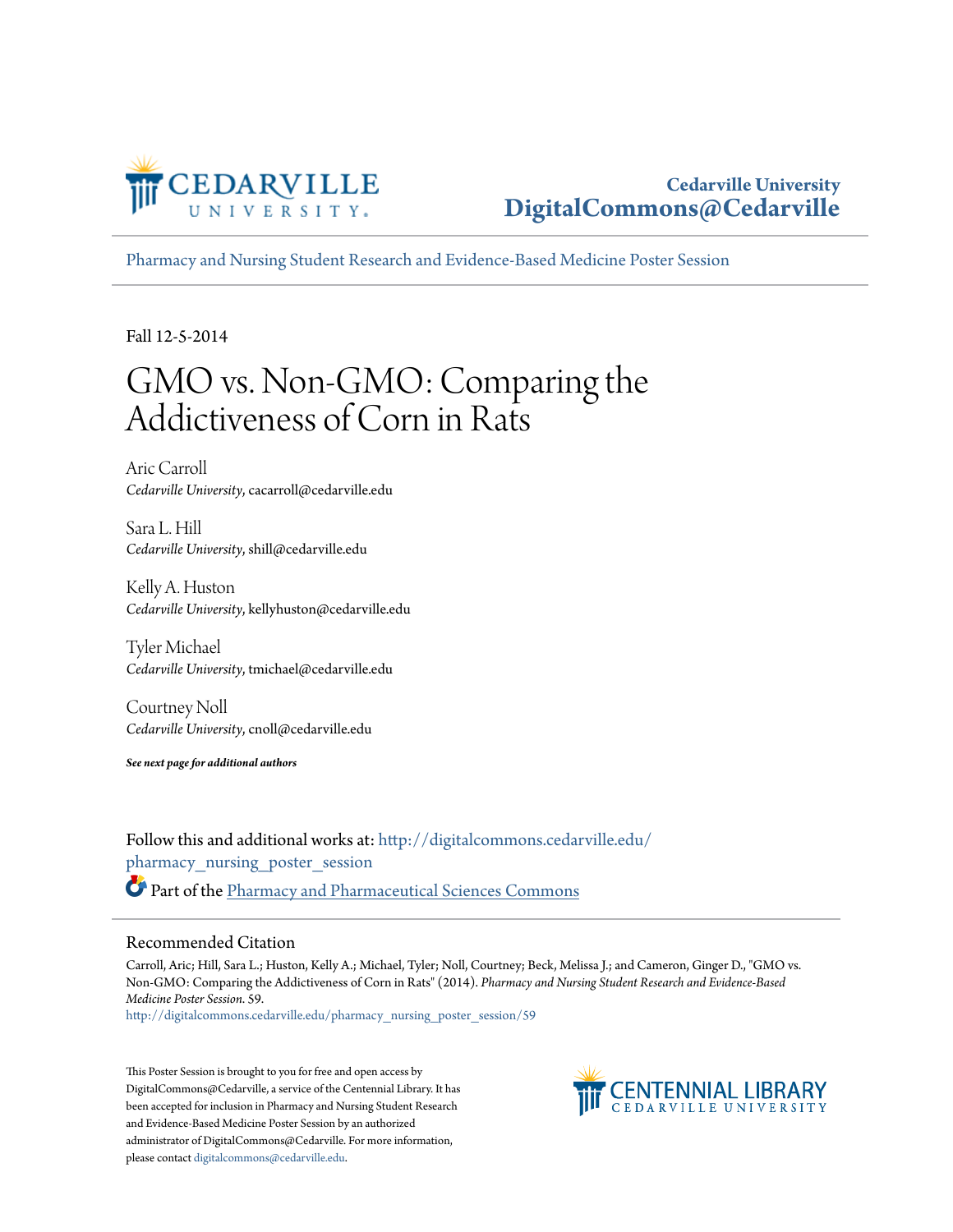#### **Authors**

Aric Carroll, Sara L. Hill, Kelly A. Huston, Tyler Michael, Courtney Noll, Melissa J. Beck, and Ginger D. Cameron